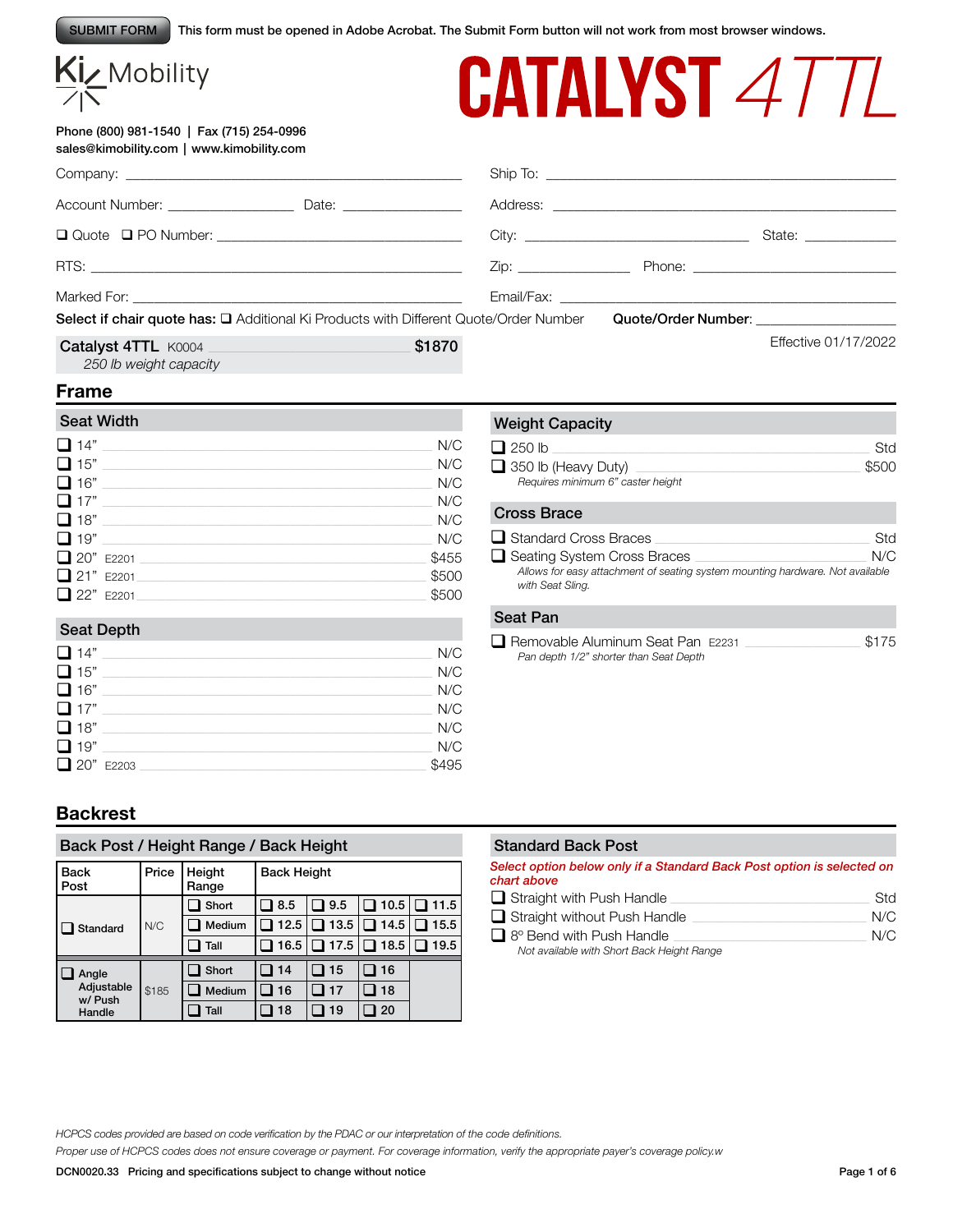## **CATALYST 4TTL**

## **Backrest** continued

| <b>Back Upholstery</b>                                                                     |        |
|--------------------------------------------------------------------------------------------|--------|
| If selecting both upholstery and Axiom Back, the upholstery will be<br><i>installed.</i>   |        |
| $\Box$ Standard                                                                            | Std    |
| Not available with Short or Medium Back Height Ranges on 21" and 22" Seat<br><b>Widths</b> |        |
| Tension Adjustable E2611                                                                   |        |
| $\Box$ Standard Cover                                                                      | \$275  |
| Air Mesh Breathable Cover                                                                  | \$350  |
| $\Box$ Omit Back Upholstery                                                                | - \$10 |

#### **Military Patch**

| Attached only if ordered with Tension Adjustable Back Upholstery |      |
|------------------------------------------------------------------|------|
| US Military Service Patch                                        | \$90 |
| □ Army □ Navy □ Marines □ Air Force □ Coast Guard                |      |
| $\Box$ US Purple Heart Patch                                     | \$90 |

Purple Heart with Military Service Patch Combo \_\_\_\_\_\_\_\_\_\_\_\_\_\_\_\_\_\_\_\_\_\_\_\_\_\_\_\_\_\_\_\_\_\_  $\Box$  Army  $\Box$  Navy  $\Box$  Marines  $\Box$  Air Force  $\Box$  Coast Guard

## **Footrest**

| <b>Frame Type</b>      |     |
|------------------------|-----|
| $\Box$ Swing Away      | N/C |
| Super Low - Swing Away | N/C |

| Minimum Front Seat Height with Front Mount Hangers   |              |        |              |        |              |            |  |
|------------------------------------------------------|--------------|--------|--------------|--------|--------------|------------|--|
| Hanger Length                                        | Short        |        | Medium       |        | Long         |            |  |
| Hanger Bend                                          | $70^{\circ}$ | 80/90° | $70^{\circ}$ | 80/90° | $70^{\circ}$ | $80^\circ$ |  |
| Minimum Front Seat Height<br>with Standard Selection | 13.5"        | 13.5"  | 14"          | 15"    | 16"          | 17"        |  |
| Minimum Front Seat Height<br>with 3" Extension       | 14.5"        | 16"    | 16.5"        | 18"    | 18.5"        | 20"        |  |

| Hanger                                            |            |     |            |            |        |
|---------------------------------------------------|------------|-----|------------|------------|--------|
| Hanger                                            | $60^\circ$ | 70° | $80^\circ$ | $90^\circ$ | Retail |
| <b>Extension Tube Mount</b>                       |            |     |            |            | Std    |
| <b>Front Mount</b>                                |            |     |            |            | N/C    |
| <b>Pro Elevating Leg Rests</b><br>(PRO ELR) E0990 |            |     |            |            | \$295  |
| <b>Omit Hangers</b>                               |            |     |            |            | N/C    |
| Not available with 7" or 8" casters               |            |     |            |            |        |
| <b>PRO ELR Cover</b>                              |            |     |            |            |        |
|                                                   |            |     |            |            |        |

#### *Available only on PRO ELR*

 $\Box$  Gel Pad Cover

## Footrest / Extension / Seat to Footrest Length

*Select Extension and Seat to Footrest Length in row corresponding to desired Footrest. Footrest Length of at least 2.5" shorter than Front Seat Height recommended. Extension Tube Hangers measurements are based on 70º Hanger.* 

| Footrest                                          | Extension                              |               | Seat to Footrest Length    |             |             |             |               |             |                |                              |             |                       |                |
|---------------------------------------------------|----------------------------------------|---------------|----------------------------|-------------|-------------|-------------|---------------|-------------|----------------|------------------------------|-------------|-----------------------|----------------|
| <b>Extension Tube</b>                             | $\Box$ Short                           | $\Box$ 11     | $\Box$ 11.5                | $\Box$ 12   | $\Box$ 12.5 | $\Box$ 13   | □<br>13.5     | $\Box$ 14   | $\Box$<br>14.5 | $\Box$ 15                    |             |                       |                |
| Hangers<br>$(60^{\circ}, 70^{\circ}, 80^{\circ})$ | $\Box$ Medium                          | $\Box$ 13     | $\Box$ 13.5                | $\Box$ 14   | $\Box$ 14.5 | $\Box$ 15   | $\Box$ 15.5   | $\Box$ 16   | □<br>16.5      | $\Box$ 17                    |             |                       |                |
|                                                   | $\Box$ Long                            | $\Box$ 15.5   | $\Box$ 16                  | $\Box$ 16.5 | $\Box$ 17   | $\Box$ 17.5 | $\Box$ 18     | $\Box$ 18.5 | $\Box$ 19      | $\Box$ 19.5                  |             |                       |                |
|                                                   |                                        |               | <b>Standard Selections</b> |             |             |             |               |             |                | <b>Requires 3" Extension</b> |             |                       |                |
|                                                   | $\Box$ Short                           | $\Box$ 5      | $\Box$ 5.5                 | $\Box$ 6    | $\Box$ 6.5  | Q7          |               |             |                |                              | $\Box$ 10   | $\Box$ 10.5 $\Box$ 11 |                |
| $(70^{\circ}, 80^{\circ}, 90^{\circ})$            |                                        | $\Box$ 7.5    | $\Box$ 8                   | $\Box$ 8.5  | $\Box$      | $\Box$ 9.5  |               |             |                |                              | $\Box$ 11.5 | $\Box$ 12             | $\square$ 12.5 |
| <b>Front Mount</b><br>Hangers <sup>1</sup>        | $\Box$ Medium                          | $\Box$ 5      | $\Box$ 5.5                 | $\Box$ 6    | $\Box$ 6.5  | $\Box$ 7    | $\square$ 7.5 | $\Box$ 8    |                |                              | $\Box$ 12   | $\Box$ 12.5           | $\Box$ 13      |
|                                                   | $(70^{\circ}, 80^{\circ}, 90^{\circ})$ | $\Box$ 8.5    | $\Box$                     | $\Box$ 9.5  | $\Box$ 10   | $\Box$ 10.5 | $\Box$ 11     | $\Box$ 11.5 |                |                              | $\Box$ 13.5 | $\Box$ 14             | $\Box$ 14.5    |
|                                                   | $\Box$ Long                            | $\Box$ 5      | $\Box$ 5.5                 | $\Box$ 6    | $\Box$ 6.5  | $\Box$ 7    | $\Box$ 7.5    | $\Box$ 8    | $\Box$ 8.5     | $\Box$                       | $\Box$ 14   | $\Box$ 14.5           | $\Box$ 15      |
|                                                   | $(70^{\circ}, 80^{\circ})$             | $\Box$ 9.5    | $\Box$ 10                  | $\Box$ 10.5 | $\Box$ 11   | $\Box$ 11.5 | $\Box$ 12     | $\Box$ 12.5 | $\Box$ 13      | $\Box$ 13.5                  | $\Box$ 15.5 | $\Box$ 16             | $\Box$ 16.5    |
| PRO ELR Low                                       | $\Box$ Short                           | $12 - 17.5$   |                            |             |             |             |               |             |                |                              |             |                       |                |
| <b>Pivot Setting</b>                              | $\Box$ Long                            | $15 - 21$     |                            |             |             |             |               |             |                |                              |             |                       |                |
| PRO ELR High                                      | $\Box$ Short                           | $10.5 - 15.5$ |                            |             |             |             |               |             |                |                              |             |                       |                |
| <b>Pivot Setting</b>                              | $\Box$ Long                            | $13 - 19$     |                            |             |             |             |               |             |                |                              |             |                       |                |
| Can Minimum Fuant Cant Univide shout shoup        |                                        |               |                            |             |             |             |               |             |                |                              |             |                       |                |

**<sup>1</sup>** *See Minimum Front Seat Height chart above*

## 3" Extension

| <b>Available only with Front Mount Hangers</b> |     |
|------------------------------------------------|-----|
| $\Box$ 3" Extension                            | N/C |
| $\Box$ 3" Extension (Provided as Parts)        | N/C |

#### Footplate q Composite \_\_\_\_\_\_\_\_\_\_\_\_\_\_\_\_\_\_\_\_\_\_\_\_\_\_\_\_\_\_\_\_\_\_\_\_\_\_\_\_\_\_\_\_\_\_\_\_\_\_\_\_\_\_\_\_\_\_\_\_\_\_\_\_\_\_\_\_\_\_\_\_\_\_\_\_\_\_\_\_\_\_\_\_\_\_\_\_\_\_\_\_ N/C *Not available with Front Mount Hanger or PRO ELR* q Composite Angle Adjustable K0040 \_\_\_\_\_\_\_\_\_\_\_\_\_\_\_\_\_\_\_\_\_\_\_\_\_\_\_\_\_\_\_\_\_\_\_\_\_\_\_\_\_\_\_ \$190 *Not available with Front Mount Hanger or 14" Seat Width* q Aluminum Angle Adjustable K0040 \_\_\_\_\_\_\_\_\_\_\_\_\_\_\_\_\_\_\_\_\_\_\_\_\_\_\_\_\_\_\_\_\_\_\_\_\_\_\_\_\_\_\_\_\_ \$190 □ One Piece Flip Up Angle Adjustable K0040 <br>
\$190

*Not available with Front Mount Hanger or PRO ELR*

DCN0020.33 Pricing and specifications subject to change without notice Page 2 of 6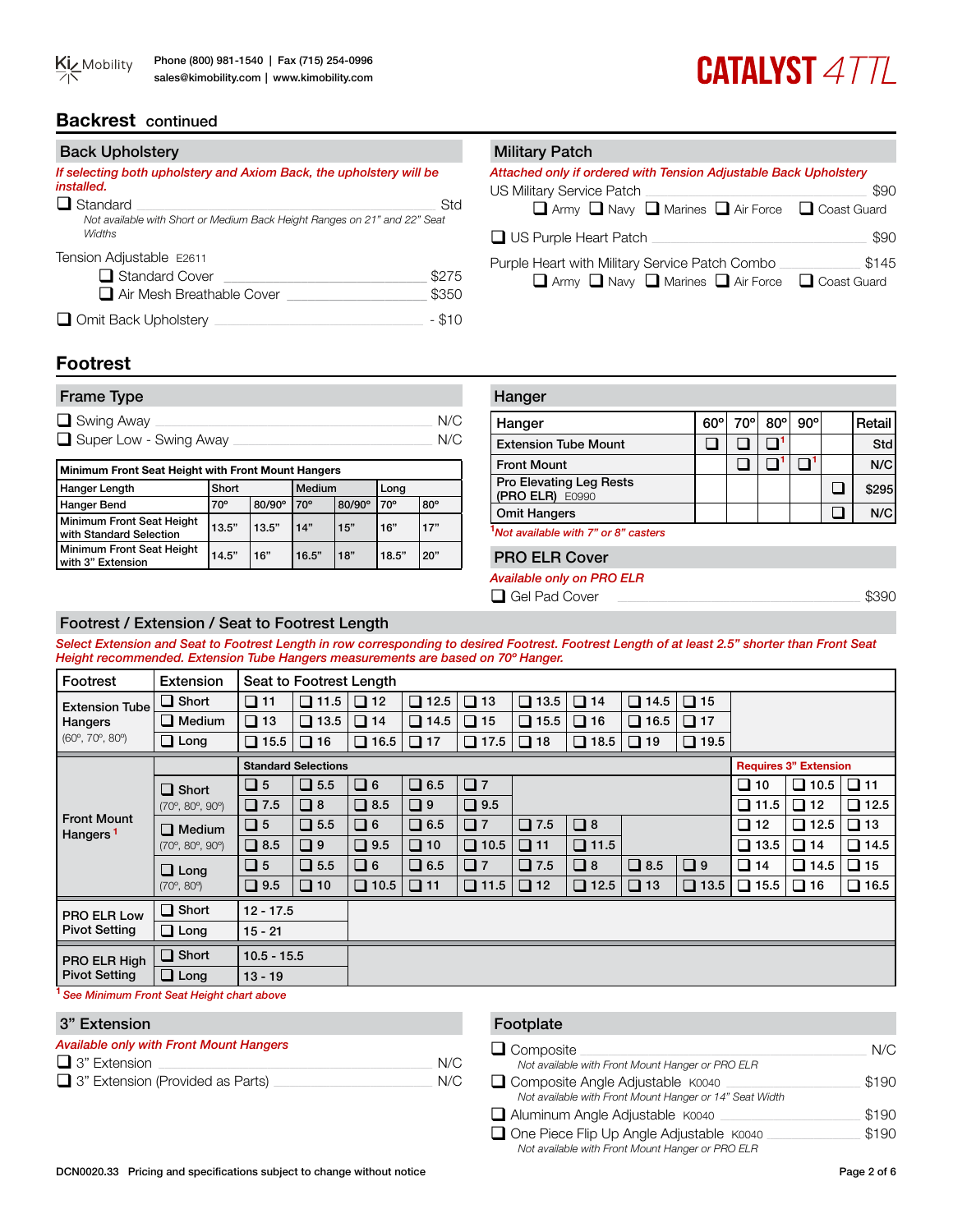

## **CATALYST 477L**

## **Footrest** continued

| <b>Hanger Release</b>                                       |     |
|-------------------------------------------------------------|-----|
| If no selection is made Classic Hanger Release will be used |     |
| $\Box$ Classic                                              | Std |
| $\Box$ 4-Way - In line                                      | N/C |
| See reference A below. Not available with PRO ELR.          |     |
| $\Box$ 4-Way - Out                                          | N/C |
| See reference B below. Not available with PRO ELR.          |     |



#### Heel Loop

| Not available with One Piece Flip Up Angle Adjustable Footplate |      |
|-----------------------------------------------------------------|------|
| $\Box$ Heel Loops E0951                                         | \$40 |
| $\Box$ Adjustable Heel Loops $E0951$                            | \$50 |
| $\Box$ Omit Heel Loops                                          | N/C  |

## **Front Seat Height and Casters**

### Caster Size / Front Frame Type / Front Seat Height

*Select Front Seat Height in row corresponding to desired caster size. Note: Selections in first three Front Seat Height columns use Super Low Front Frame.* 

| Caster          |                       | <b>Front Seat Height</b> |                            |           |                       |             |           |             |           |             |           |                       |  |
|-----------------|-----------------------|--------------------------|----------------------------|-----------|-----------------------|-------------|-----------|-------------|-----------|-------------|-----------|-----------------------|--|
| Size            |                       |                          | Uses Super Low Front Frame |           |                       |             |           |             |           |             |           |                       |  |
| 4"              | $\Box$ 13.5 $\Box$ 14 |                          | $\Box$ 14.5 $\Box$ 15      |           | $\Box$ 15.5 $\Box$ 16 | $\Box$ 16.5 | $\Box$ 17 |             |           | $\Box$ 18.5 | $\Box$ 19 | $\Box$ 19.5 $\Box$ 20 |  |
| $\overline{5"}$ | $\Box$ 14.5 $\Box$ 15 |                          | $\Box$ 15.5 $\Box$ 16      |           |                       | $\Box$ 17.5 | $\Box$ 18 |             |           | $\Box$ 19.5 | $\Box$ 20 | □ 20.5                |  |
| 6"              | $\Box$ 15.5           | $\Box$ 16                | $\Box$ 16.5 $\Box$ 17      |           |                       | $\Box$ 18.5 | $\Box$ 19 | $\Box$ 19.5 | $\Box$ 20 | $\Box$ 20.5 | $\Box$ 21 |                       |  |
| 7"              | $\Box$ 17             | $\Box$ 17.5              |                            | $\Box$ 18 | $\Box$ 18.5 $\Box$ 19 | $\Box$ 19.5 | $\Box$ 20 | $\Box$ 20.5 | $\Box$ 21 |             |           |                       |  |
| 8"              | $\Box$ 17.5           | $\Box$ 18                | $\Box$ 18.5 $\Box$ 19      |           | $\Box$ 19.5 $\Box$ 20 | $\Box$ 20.5 | $\Box$ 21 |             |           |             |           |                       |  |

|             | Caster                              |       |    |                    |    |    |    |  |  |
|-------------|-------------------------------------|-------|----|--------------------|----|----|----|--|--|
|             |                                     |       |    | <b>Caster Size</b> |    |    |    |  |  |
|             |                                     | Price | 4" | 5"                 | 6" | 7" | 8" |  |  |
|             | " Poly                              | N/C   |    |                    |    |    |    |  |  |
|             | " Pneumatic                         | \$90  |    |                    |    |    |    |  |  |
| Caster Type | 1.5" Poly                           | N/C   |    |                    |    |    |    |  |  |
|             | 1.5" Soft Roll Aluminum             | \$65  |    |                    |    |    |    |  |  |
|             | 2" Poly                             | N/C   |    |                    |    |    |    |  |  |
|             | 2" Pneumatic w/ Foam Insert   \$125 |       |    |                    |    |    |    |  |  |

### Fork Stem

| $\Box$ Best Fit                                                                                                       | Std |
|-----------------------------------------------------------------------------------------------------------------------|-----|
| Ki Mobility will pick Fork and Stem combination to optimize performance based<br>on Caster Size and Front Seat Height |     |
| □ Standard Fork Stem                                                                                                  | N/C |
| $\Box$ 3/4" Longer Fork Stem                                                                                          | N/C |
| $\Box$ 1 1/2" Longer Fork Stem                                                                                        | N/C |

| <b>Maximum Seat Dump Reference</b><br>(Front Seat Height minus Rear Seat Height) |      |     |     |     |      |      |      |  |  |  |
|----------------------------------------------------------------------------------|------|-----|-----|-----|------|------|------|--|--|--|
| Seat Depth                                                                       | 14"  | 15" | 16" | 17" | 18"  | 19"  | 20'  |  |  |  |
| Maximum Dump                                                                     | 1.5" | n"  | n"  | つ"  | 2.5" | 2.5" | 2.5" |  |  |  |

#### Fork Options

| $\Box$ Frog Legs Suspension Fork                                                    |       |
|-------------------------------------------------------------------------------------|-------|
| Available only with 4", 5" or 6" Caster Sizes. Not available with Caster Pin Locks, |       |
| 350 lb Weight Capacity, 2" Poly caster or 2" Pneumatic w/ Foam Insert caster.       |       |
| □ User Weight Under 80 lbs                                                          |       |
| $\Box$ User Weight 80 - 120 lbs                                                     |       |
| $\Box$ User Weight 120 - 160 lbs                                                    |       |
| $\Box$ User Weight 160 - 220 lbs                                                    |       |
| $\Box$ User Weight 220 - 260 lbs                                                    |       |
| $\Box$ User Weight 260 - 300 lbs                                                    |       |
| Caster Pin Locks K0073                                                              | \$195 |
| 1 1/2" Longer Fork Stem or Frog Legs Fork                                           |       |

DCN0020.33 Pricing and specifications subject to change without notice Page 3 of 6

| $\Box$ Velcro Adjustable $K0038$  | \$35  |
|-----------------------------------|-------|
| Padded Velcro Adjustable K0038    | \$40  |
| □ Bodypoint Padded AeroMesh K0038 | \$118 |

## Residual Limb Support

| Residual Limb Support E1020 |  |  |
|-----------------------------|--|--|
|-----------------------------|--|--|

| $\Box$ Right and Left |                 |                  | \$790                                            |
|-----------------------|-----------------|------------------|--------------------------------------------------|
| $\Box$ Left           |                 | \$395   Right __ | \$395                                            |
|                       |                 |                  | □ Omit Left Hanger _ N/C Omit Right Hanger _ N/C |
| Cover                 |                 |                  |                                                  |
| $\Box$ Smooth         | Air Mesh        |                  | $\Box$ Smooth $\Box$ Air Mesh                    |
| Pad Size              |                 |                  |                                                  |
| $\Box$ 5 x 8          | $\Box$ 9 x 14   | $\Box$ 5 x 8     | $\Box$ 9 x 14                                    |
| $\Box$ 7 x 10         | $\Box$ 11 x 10  | $7 \times 10$    | $\Box$ 11 x 10                                   |
| $\Box$ 9 x 10         | $111 \times 14$ | $9 \times 10$    | $11 \times 14$                                   |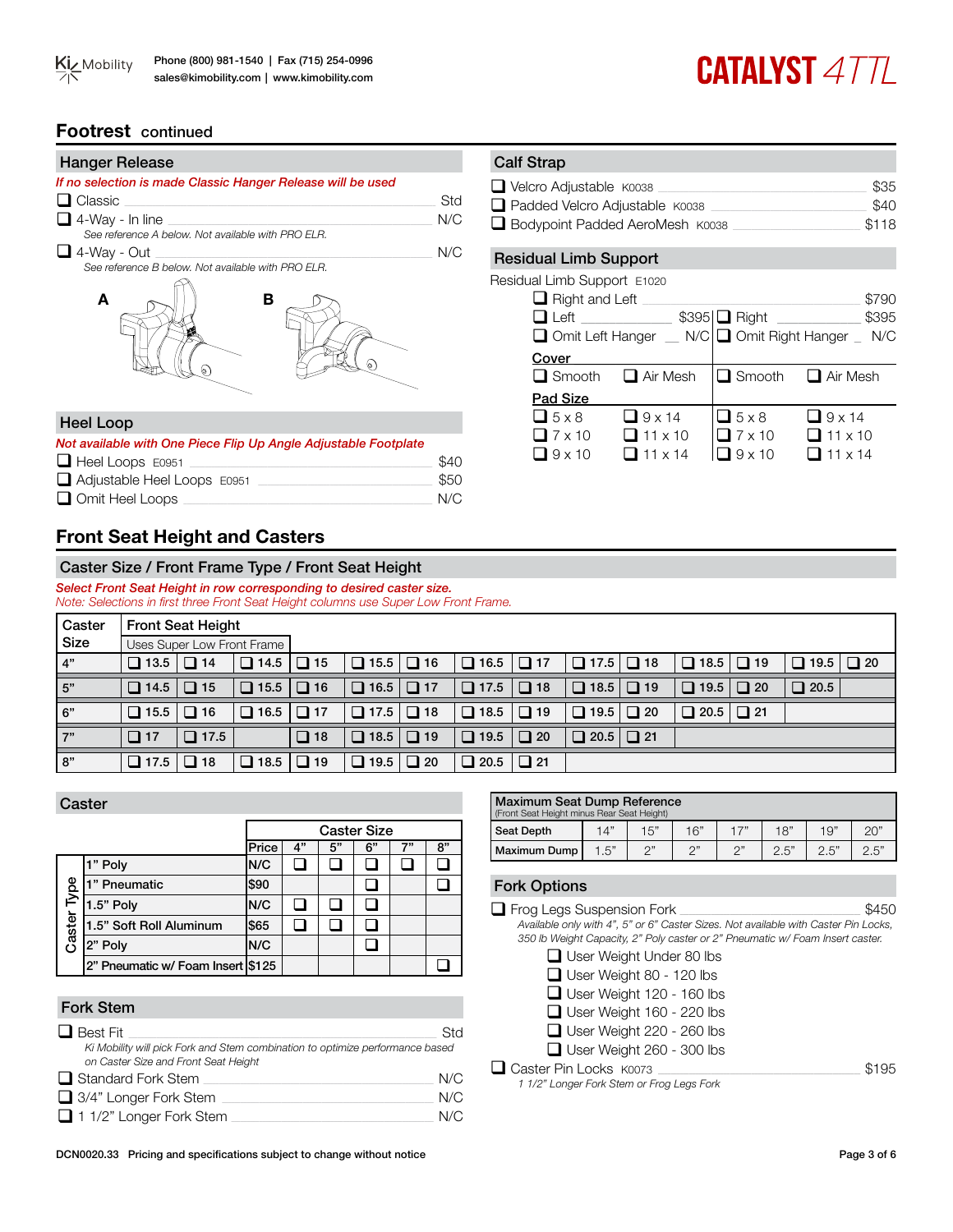

## **Wheel Locks**

| <b>Wheel Lock</b>               |     |
|---------------------------------|-----|
| $\Box$ Push to Lock             | Std |
| $\Box$ Push to Lock Flush Mount | N/C |
| $\Box$ Pull to Lock             | N/C |
| $\Box$ Omit Wheel Locks         | N/C |

## **Rear Seat Height and Wheels**

## Wheel Size / Tire Profile / Rear Seat Height

*Select Rear Seat Height in row corresponding to desired Wheel Size and Tire Profile. 14" Seat Depth not available with 24", 25" or 26" wheel sizes.* 

| Wheel<br>Size | <b>Tire</b><br>Profile |                   | <b>Rear Seat Height</b> |      |                                |      |
|---------------|------------------------|-------------------|-------------------------|------|--------------------------------|------|
| 20"           | Low                    | 12.5 <sup>1</sup> | 13.5                    | 14.5 | 15.5                           | 16.5 |
|               | Full                   | 13 <sup>1</sup>   | 14                      | 15   | 16                             | 17   |
|               | Low                    | 13.5 <sup>1</sup> | 14.5                    | 15.5 | 16.5                           | 17.5 |
| 22"           | Full                   | 14 <sup>1</sup>   | 15                      | 16   | 17                             | 18   |
|               |                        |                   |                         |      |                                |      |
|               | Low                    | 14.5 <sup>1</sup> | 15.5                    | 16.5 | 17.5                           | 18.5 |
| 24"           | Full                   | 15 <sup>1</sup>   | 16                      | 17   | 18<br>$\overline{\phantom{a}}$ | 19   |
| 25"           | Low                    | $15^{1}$          | 16                      | 17   | 18<br>п                        | 19   |
| 26"           | Low                    | 15.5 <sup>1</sup> | 16.5                    | 17.5 | 18.5                           | 19.5 |

**<sup>1</sup>***Not available with Flip Back Armrests*

## Rear Wheel

|       |                                                                                           | <b>Rear Wheel Size</b> |     |     |     |     |     |
|-------|-------------------------------------------------------------------------------------------|------------------------|-----|-----|-----|-----|-----|
|       |                                                                                           | Price                  | 20" | 22" | 24" | 25" | 26" |
| 8     | <b>Assembled Six-Spoke</b><br>Mag w/ Treaded Tire and<br>Composite Handrim <sup>1,2</sup> | $-$ \$25               |     |     |     |     |     |
|       | <b>MAXX Performance Spoke</b>                                                             | \$125                  |     |     |     |     |     |
| Wheel | <b>MAXX Performance Spoke</b>                                                             | N/C                    |     |     |     |     |     |
|       | Maq                                                                                       | N/C                    |     |     |     |     |     |
| Rear  | Superlight Spoke <sup>2</sup>                                                             | \$265                  |     |     |     |     |     |
|       | <b>Spinergy Spox</b>                                                                      | \$845                  |     |     |     |     |     |

**<sup>1</sup>** *No substitutions available. Do not select Rear Tire Type or Handrim. Measures as Full Profile tire.*

**<sup>2</sup>***Not available with 350 lb Weight Capacity*

**<sup>3</sup>***Available only with Superlight and Plastic Coated Handrims*

## Spinergy Options

*Select spoke color and handrim tab for Spinergy wheels* Spoke Color:

 $\Box$  Black  $\Box$  Red  $\Box$  White  $\Box$  Blue  $\Box$  Yellow

Handrim Tab:

| Available only with Aluminum Anodized and Plastic Coated Handrims |     |
|-------------------------------------------------------------------|-----|
| $\Box$ Short Tab                                                  | N/C |
| $\overline{\phantom{a}}$                                          |     |

## q Long Tab \_\_\_\_\_\_\_\_\_\_\_\_\_\_\_\_\_\_\_\_\_\_\_\_\_\_\_\_\_\_\_\_\_\_\_\_\_\_\_\_\_\_\_\_\_\_\_\_\_\_\_\_\_\_\_\_\_\_\_\_\_\_\_\_\_\_\_\_\_\_\_\_\_\_\_\_\_\_\_\_\_\_\_\_ N/C

## **Axles**

## Axle Bracket

| <b>ANIC DIAVREL</b>                    |            |
|----------------------------------------|------------|
| $\Box$ Offset Axle Bracket             | <b>Std</b> |
| Reverse Mount Offset Axle Bracket      | N/C        |
| Not available with Swing Away Armrests |            |

DCN0020.33 Pricing and specifications subject to change without notice Page 4 of 6

### **Wheel Lock Options**

| $\Box$ Extension Handles $E0961$                                                                     | \$75  |
|------------------------------------------------------------------------------------------------------|-------|
| Available only with Push to Lock or Pull to Lock Wheel Locks                                         |       |
| $\Box$ Grade Aids E0974                                                                              | \$150 |
| Available only with Push to Lock Wheel Locks and Pneumatic or Pneumatic with<br>Airless Insert tires |       |

## Rear Tire Type

#### Full Profile

| Street Pneumatic 1 3/8" E2211, E2212<br>Not available on 25" wheel size                                         | Std   |
|-----------------------------------------------------------------------------------------------------------------|-------|
| $\Box$ Full Poly 1 3/8" E2218                                                                                   | N/C   |
| Not available on Superlight wheel or 25" or 26" wheel sizes                                                     |       |
| $\Box$ Pneumatic with Airless Insert 1 3/8" E2211, E2213<br>Not available on Superlight wheel or 25" wheel size | \$100 |
| Low Profile                                                                                                     |       |
| $\Box$ Low Poly 1" E2218                                                                                        | N/C   |
| Not available on Superlight wheel, 25" or 26" wheel sizes or v lb Weight Cap.                                   |       |
| □ Sentinel Solid Tire 1" E2218                                                                                  | \$95  |
| Not available on Superlight wheel or 20" and 22" Mag wheels                                                     |       |
| $\Box$ High Pressure 1" E2211, E2212<br>Not available on Mag wheel                                              | 895   |

#### Handrim

#### Standard Handrims

| □ Aluminum Anodized                                                                                                                                         | Std   |
|-------------------------------------------------------------------------------------------------------------------------------------------------------------|-------|
| □ Superlight Aluminum Anodized                                                                                                                              | \$50  |
| Available only on 24" and 25" wheel sizes. Available only on MAXX Performance,<br>Superlight or Spinergy wheels. Not available with 350 lb Weight Capacity. |       |
| <b>□</b> Plastic Coated                                                                                                                                     | \$50  |
| □ Projection (8 Vertical Projections)<br>Available only with full profile tires in combination with 22"-26" MAXX<br>Performance, or 24" Mag wheel           | \$325 |
| $\Box$ Omit Handrim                                                                                                                                         | N/C   |
| Natural Fit Handrims                                                                                                                                        |       |
| Not available on 20" wheel size or 22" Mag wheel. Not recommended<br>with Mag wheel.                                                                        |       |
| $\Box$ Natural Fit LT Regular Grip                                                                                                                          | \$465 |
| □ Natural Fit Standard Regular Grip                                                                                                                         | \$445 |
| $\Box$ Natural Fit LT Super Grip                                                                                                                            | \$515 |
| □ Natural Fit Standard Super Grip                                                                                                                           | \$495 |
| $\Box$ Natural Fit LT Omit Grip                                                                                                                             | \$395 |
| $\Box$ Natural Fit Standard Omit Grip                                                                                                                       | \$345 |
| <b>Handrim Option</b>                                                                                                                                       |       |

 $\Box$  3M Micro Grip  $\Box$ *Not available on Plastic Coated or Projection Handrims*

| Axle                                      |       |
|-------------------------------------------|-------|
| Quick Release                             | Std   |
| Quad Quick Release                        | \$195 |
| Not available with Mag or Spinergy wheels |       |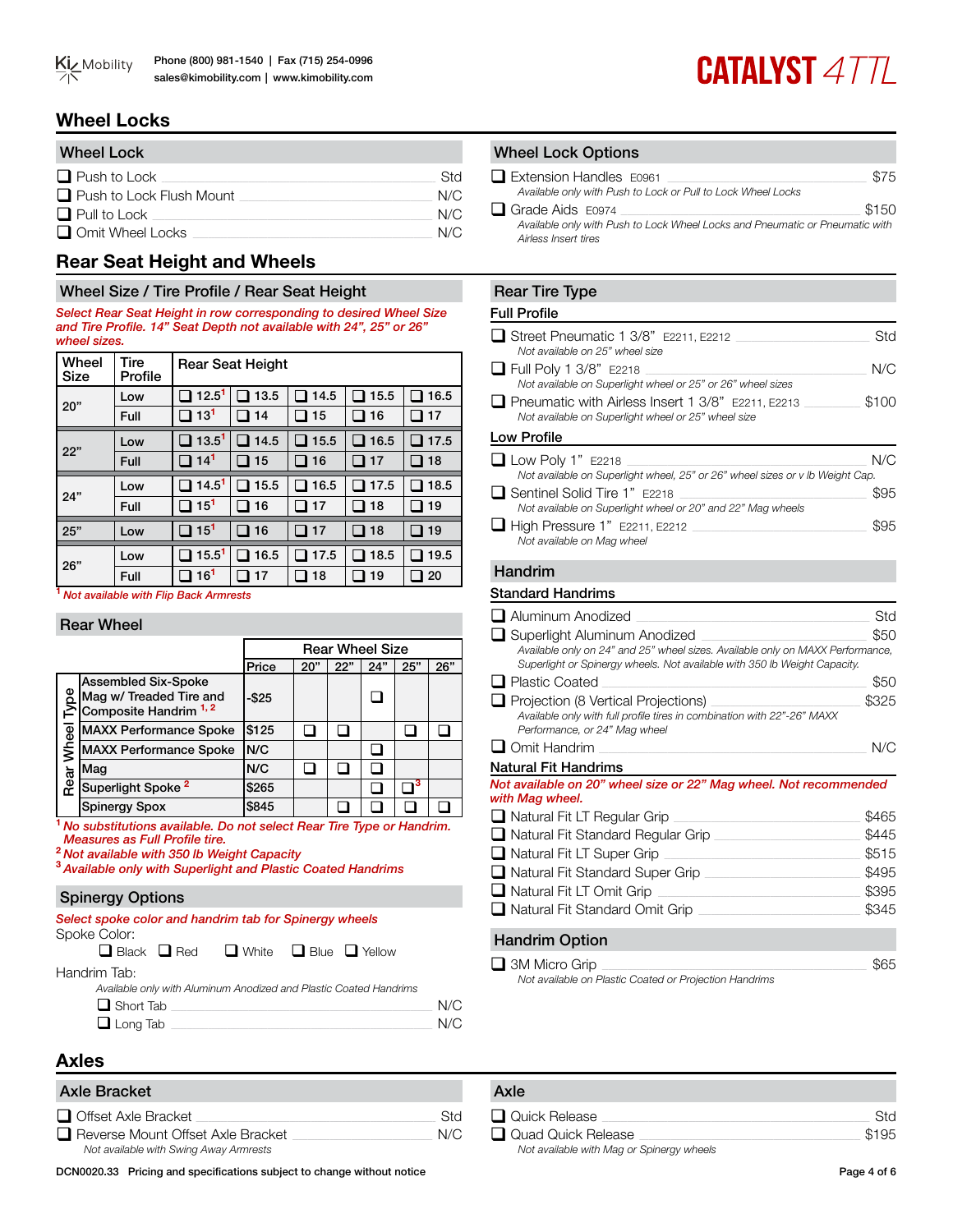## **CATALYST 4TTL**

## **Armrests**

| Armrest                                                                                                                                                                          |       |
|----------------------------------------------------------------------------------------------------------------------------------------------------------------------------------|-------|
| Height Adjustable T-Arm E0973                                                                                                                                                    |       |
| $\Box$ Desk (8.5" - 13.5")                                                                                                                                                       | \$295 |
| $\Box$ Full (8.5" - 13.5")                                                                                                                                                       | \$295 |
| Height Adjustable T-Arm Low E0973<br>If selection is not available with rear wheel and rear seat height configuration,<br>standard Height Adjustable T-Arm armrests will be used |       |
| <b>Desk</b> $(7.5" - 11.5")$                                                                                                                                                     | \$295 |
| $\Box$ Full (7.5" - 11.5")                                                                                                                                                       | \$295 |
| Height Adjustable Flip Back T-Arm E0973                                                                                                                                          |       |
| $\Box$ Desk (9.5"-13.5")                                                                                                                                                         | \$305 |
| $\Box$ Full (9.5"-13.5") _______                                                                                                                                                 |       |

## Flip Back *Not available with Seat Depths less than 16" or Angle Adjustable Back Posts* q Desk (10.5") \_\_\_\_\_\_\_\_\_\_\_\_\_\_\_\_\_\_\_\_\_\_\_\_\_\_\_\_\_\_\_\_\_\_\_\_\_\_\_\_\_\_\_\_\_\_\_\_\_\_\_\_\_\_\_\_\_\_\_\_\_\_\_\_\_\_\_\_\_\_\_\_\_\_\_\_\_\_ N/C q Full (10.5") \_\_\_\_\_\_\_\_\_\_\_\_\_\_\_\_\_\_\_\_\_\_\_\_\_\_\_\_\_\_\_\_\_\_\_\_\_\_\_\_\_\_\_\_\_\_\_\_\_\_\_\_\_\_\_\_\_\_\_\_\_\_\_\_\_\_\_\_\_\_\_\_\_\_\_\_\_\_\_\_\_\_ N/C  $\Box$  Swing Away (10.5" - 12.5") E0973 *Not available with Angle Adjustable Back Posts or Arm Pads* **Q** Omit Armrests **Let us a set of the set of the set of the set of the set of the set of the set of the set of the set of the set of the set of the set of the set of the set of the set of the set of the set of the set of** Arm Pad *Not available with Swing Away Armrests*

q Waterfall Arm Pad \_\_\_\_\_\_\_\_\_\_\_\_\_\_\_\_\_\_\_\_\_\_\_\_\_\_\_\_\_\_\_\_\_\_\_\_\_\_\_\_\_\_\_\_\_\_\_\_\_\_\_\_\_\_\_\_\_\_\_\_\_\_\_\_\_\_\_\_\_\_\_\_\_\_\_\_\_\_ \$25 *Available only with Height Adjustable T-Arm and Height Adjustable T-Arm Low*

## **Accessories**

| Removable Side Guard                                                                                                                                                                                                                          |                                 |
|-----------------------------------------------------------------------------------------------------------------------------------------------------------------------------------------------------------------------------------------------|---------------------------------|
| Composite Side Guards K0108<br>Not available with T-Arm or Flip Back Armrests                                                                                                                                                                 | \$145                           |
| Anti-Tip                                                                                                                                                                                                                                      |                                 |
| Rear Anti-Tips E0971<br>Omit Rear Anti-Tips                                                                                                                                                                                                   | \$150<br>N/C                    |
| <b>Pelvic Positioning Belt</b>                                                                                                                                                                                                                |                                 |
| $\Box$ 1 1/2" Auto Buckle $E0978$<br>$\Box$ 1 1/2" Padded Auto Buckle $E$ 0978<br>$\Box$ 2" Airline Buckle $F0978$<br>Bodypoint Evoflex - Pelvic Stabilizer E0978<br>Size: $\Box$ Small (16-24") $\Box$ Medium (19-29") $\Box$ Large (25-37") | \$80<br>\$170<br>\$110<br>\$188 |
| Bodypoint Belt Mounting Kit<br>Style: □ Bracket<br>$\Box$ Band Clamp 1"                                                                                                                                                                       | \$108                           |

## O<sub>2</sub> Holder  $O_2$  Holder E2208  $\Box$  S295  $\Box$  Dight Cide

| $\Box$ Right Side<br>LI LETT SIDE                                          |       |
|----------------------------------------------------------------------------|-------|
| <b>Other Accessories</b>                                                   |       |
| $\Box$ Tool Kit                                                            | \$45  |
| □ Removable Underseat Pouch                                                | \$50  |
| $\Box$ Ki Mobility Backpack                                                | \$65  |
| $\Box$ Black Neoprene Impact Guards                                        | \$90  |
| □ Clear Spoke Guards K0065<br>Not available with Mag wheel                 | \$115 |
| Black Spoke Guards K0065<br>Not available with 20" wheel size or Mag wheel | \$115 |
| $\Box$ Cane and Crutch Holder                                              | \$195 |
| $\Box$ IV Pole                                                             | \$275 |
| Available only with Standard Straight Back Posts                           |       |

## **Frame Color**

| <b>Gloss Finish</b>      |     |
|--------------------------|-----|
| $\Box$ Black             | N/C |
| $\Box$ Blue Skies        | N/C |
| Bubblequm Pink           | N/C |
| $\Box$ Candy Blue $\Box$ | N/C |
| $\Box$ Candy Purple      | N/C |
| $\Box$ Candy Red         | N/C |
| $\Box$ Copper            | N/C |
| Granny Smith             | N/C |
| $\Box$ Metallic Orange   | N/C |
| $\Box$ Yellow            | N/C |

## Matte Finish

| $\Box$ Charcoal Gray $\Box$  | N/C |
|------------------------------|-----|
| $\Box$ Emerald Green         | N/C |
| $\Box$ Iridescent Burgundy   | N/C |
| $\Box$ Iridescent Navy       | N/C |
| $\Box$ Military Green $\Box$ | N/C |
| $\Box$ Retro Red $\Box$      | N/C |
| $\Box$ Royal Blue            | N/C |
| $\Box$ Shadow Black          | N/C |
| $\Box$ Smooth White          | N/C |

## **Hydrographics**

| Hydrographics                                                                     | \$695                     |  |  |  |  |  |  |  |  |  |  |
|-----------------------------------------------------------------------------------|---------------------------|--|--|--|--|--|--|--|--|--|--|
| $\Box$ AOR1 (Desert Digital Camo)                                                 | $\Box$ Pink Camo          |  |  |  |  |  |  |  |  |  |  |
| $\Box$ Muddy Girl                                                                 | NEXT Camo                 |  |  |  |  |  |  |  |  |  |  |
| Carbon Fiber <sup>1</sup>                                                         | $\Box$ Zebra <sup>1</sup> |  |  |  |  |  |  |  |  |  |  |
| <sup>1</sup> Select Hydrographics Base Color. Zebra not available in Black.       |                           |  |  |  |  |  |  |  |  |  |  |
| <b>Hydrographics Base Color</b>                                                   | N/C                       |  |  |  |  |  |  |  |  |  |  |
| $\Box$ Black $\Box$ Blue $\Box$ Granny Smith $\Box$ Pink $\Box$ Purple $\Box$ Red |                           |  |  |  |  |  |  |  |  |  |  |